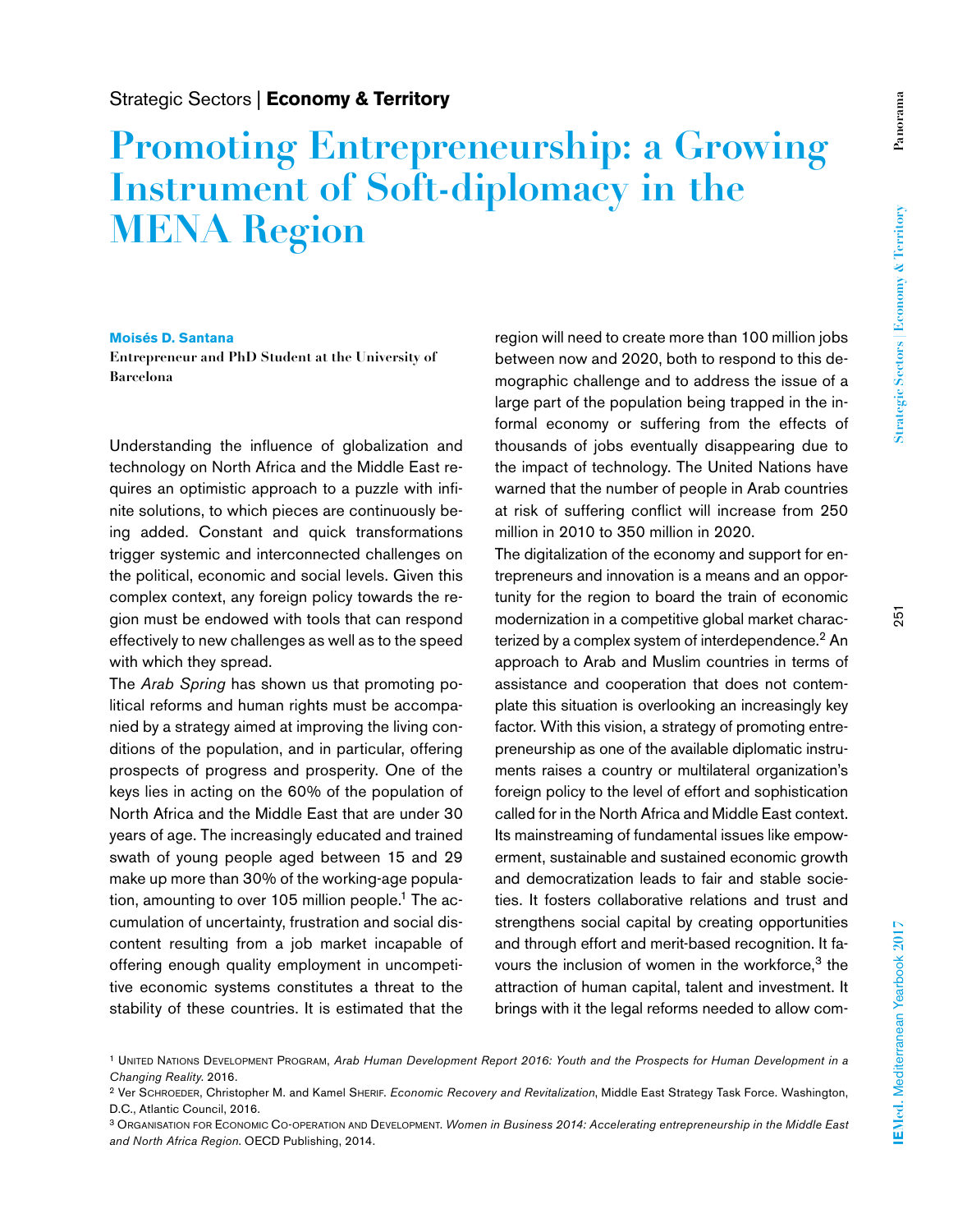**Strategic Sectors | Economy & Territory**

Strategic Sectors | Economy & Territory

panies emerging from the technological revolution to establish themselves and grow; companies which, because of their disruptive nature, require a streamlined and efficient public administration.

Data on the potential entrepreneur from the MENA region portray an encouraging dynamic that contrasts with the perception of disorder and chaos we have come to associate with the region after decades of unending conflicts. As an open global platform for innovation, trade and the exercise of human rights, the Internet is used on a daily basis by 83% of young people in the region. According to the International Telecommunications Union, mobile phone subscriptions have increased from 26.8% in 2005 to 109.9% in 2016. Between 2010 and 2015 the number of entities supporting ecosystems of entrepreneurship at the regional, national or local levels, such as *Wamda* or the *Palestine Internship Program*, have increased fivefold. In 2016 more than 200 events have been organized with entrepreneurs, 50% more than in the previous year – in some, such as *Start-up Istanbul* in 2016, up to 500 start-ups competed with the number of attendees reaching 4,000. The *MIT Enterprise Forum Arab Competition* alone has brought together 80,000 individuals in its nine calls –. In March 2017, *Amazon* bought *souq.com*, the region's largest *e-commerce* platform, an investment estimated at around 800 million dollars, a similar figure to the 759 million dollars invested in 480 startups between 2013 and 2015. In addition, cities from all over the region are being transformed into smart cities or technological hubs and open spaces that foster collaboration are growing (*Collaborative Open Innovation*, *Innovation Spaces*, *Living Labs*, *Digital Fabrication Laboratories* or *FabLabs*) where children, young people or adults can turn up and learn new skills for making products with 3D printers, for example, or the basics of robotics. Traditional gas and oil exporting countries like the United Arab Emirates, Qatar or Saudi Arabia are looking to diversify their economies, attract better talent and bring their education systems into line with the needs of the market.<sup>4</sup> It is estimated that a 10% improvement in its *Global Entrepreneurship Index*, will enable the Mediterranean region to increase its Gross Domestic Product by 592 million dollars.

It is true that neither military force nor entrepreneurship can resolve the problems North Africa and the Middle East are currently suffering. Nor can young people be forced to be entrepreneurial and not all can have the capacity or the skills to achieve success. However, as Barack Obama warned, a foreign policy towards the region aimed solely at isolating and controlling destructive and murderous fanatics and which is not capable of listening and helping individuals who want to create value, is losing perspective.<sup>5</sup> Today, no government, by itself, has the knowledge or the capacity to respond to major global challenges, such as climate change, poverty, water scarcity, food security, pandemics, growing urban agglomerations, inequality or terrorism. On the contrary, they have to cooperate and seek alliances with other stakeholders – states, international organizations, the private sector  $-$  and allow and encourage the creativity, imagination and ambition of young people empowered by technology, so they can become disruptive agents of change. Each war that breaks out reduces the chance of an individual's innate talent being put to an innovative and creative use and thereby having a positive impact on their country or community's welfare.

The Obama Administration's interpretation of the world and the situation in North Africa and the Middle led Washington to placing the entrepreneur in the centre of its foreign policy, as a driver of prosperity and freedom. During his term, Obama followed a strategy grounded in the transformative power of technology and in the culture of entrepreneurship as a factor of national power that is more relevant than ever in the knowledge era. The US administration banked on the appeal and need for Arab and Muslim countries to learn from its successful technological sector to reform and diversify their economies. This has been its initial aim. Thanks to its experience, credibility and prestige – thereby making it better connected – the United States occupies a central position in the structure of transnational networks of productive enterprise. By themselves, these networks have the capacity to promote and expand positive narratives and behaviour that counters messages of violence and despair. The *centrality* of the United States allows it to *influence*

<sup>4</sup> Elmasry, Tarek; Benni, Enrico; Patel, Jigar et al. *Digital Middle East: Transforming the region into a leading digital economy.* McKinsey, 2016. <sup>5</sup> Goldberg, Jeffrey. *The Obama Doctrine*, The Atlantic, 2016. www.theatlantic.com/magazine/archive/2016/04/the-obama-doctrine/471525/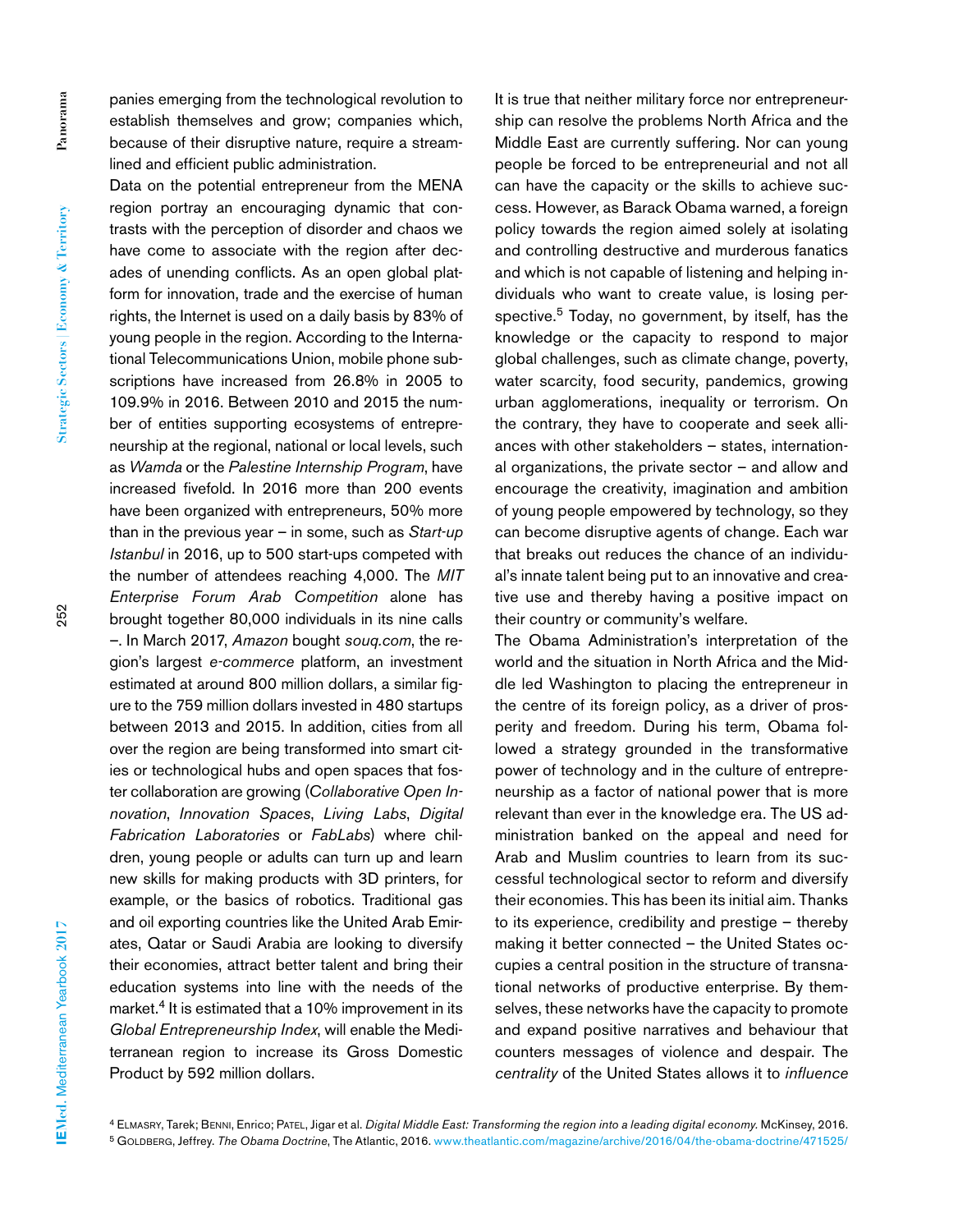Panorama **Panorama**

Entrepreneurship is also a way to internationalize a country's economy and open new growth markets. The US is, therefore, involved in the exponential growth of the digital economy in the MENA region – 30 billion dollars in 2018 – and the data and information flows generated by the region  $-$  a 33% growth since 2012 in e-commerce – as an increasingly educated population with greater purchasing power, has access to broadband and mobile technology. The economic impact and creation of quality jobs in the region may lead to better expectations regarding these countries' political and financial stability. With this goal in mind, the promotion of entrepreneurship would be a modern and transparent *bottom-up, positive-sum* instrument of public diplomacy (*attraction*) and economic diplomacy (*digital economy*), which is strategic, inclusive and longterm in its outlook (*strategic patience*).

The United States occupies a central position in the structure of transnational networks of productive enterprise. These networks have the capacity to promote and expand positive narratives and behaviour that counters messages of violence and despair

One of the keys to the design of this strategy is that it has not been improvised nor decided on without collaborating with countries in the region. Instead, it has emerged from a broad reflection among different political, economic and social spheres from the United States on the root causes of what is happening in the MENA region, the impact of its foreign policy and diplomatic action, the overall situation and the potential of communication and information technologies. During George W. Bush's second term, the deterioration of the US' image in the eyes

of Muslim countries and communities following the former's response to the 9/11 terrorist attacks led to the development of a new concept of diplomacy known as *transformational diplomacy*, which followed on from the vision outlined in the *Middle East Partnership Initiative* (MEPI). This put forward a non-paternalistic way of doing diplomacy, focused on empowerment and improving the lives of the citizens, to whom the decisions regarding their countries' futures falls. Stability in the region could not be achieved at the cost of sacrificing democratic progress in the countries there. Moreover, the essence of a report by the Council on Foreign Relations<sup>6</sup> was recovered, which emphasized the demands of young Arabs and Muslims for help from the United States in reforming their legal, health and education systems and modernizing their economies, only without political meddling. Finally, during Hillary Clinton's time as State Secretary, further efforts were made to adapt US diplomacy to a world in continual change, with multiple actors and where the technological revolution facilitates instant and free access to information for thousands of young people, wherever they live. The first and second *Quadrennial Diplomacy and Development Review* (QDDR) and the economic strategy known as *21st Century Statecraft* – foreign policy as economic policy – have defined the fundamental pillars upon which Barack Obama based his presidency, i.e., people-focused, idealist and without excessive interference, providing clear support for entrepreneurship and innovation. The fact that this vision was included in the last US National Security Strategy<sup>7</sup> demonstrates the firm resolve behind this policy. Barack Obama's speech at the University of Cairo in 2009 (*A New Beginning*) was a display of this new constructive form of commitment with Muslim countries and communities. It was also the moment chosen to announce the first summit on entrepreneurship, aimed at and at the request of the countries in the region.

There is widespread consensus that the political and institutional reforms in the MENA region must be accompanied by the transformation and modernization of their economies, with an oversized public sector, bureaucracy, labour market rigidity, monopo-

6 Craig Charney and Nicole Yakatan: *A New Beginning: Strategies for a More Fruitful Dialogue with the Muslim World*, Council on Foreign Relations 2005